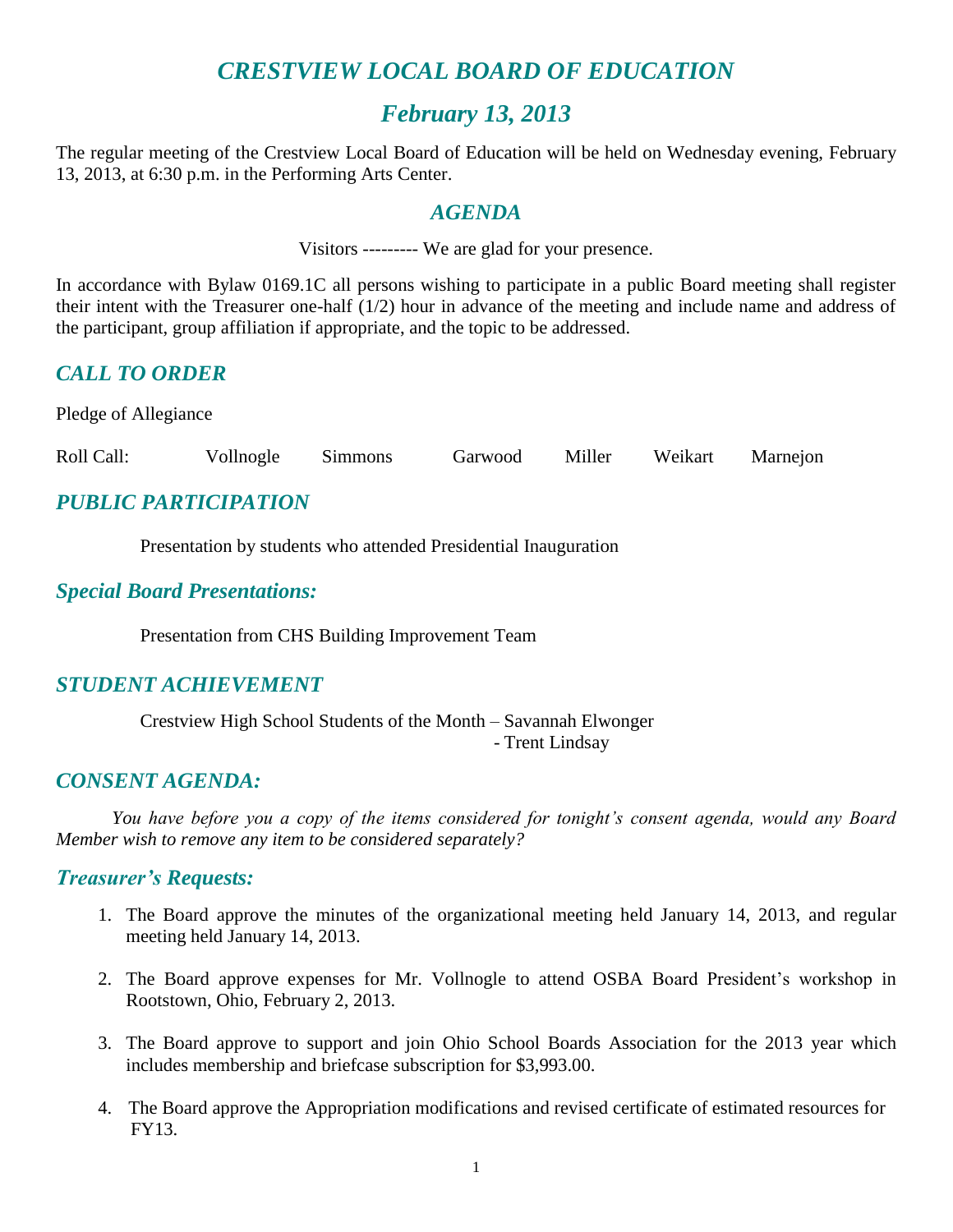#### *Superintendent's Requests:*

- 1. The Board adopt the 2013-14 school year calendar as presented.
- 2. The Board accept the 2012-13 supplemental contract resignation of Dawn Moore for High School-Higher Education Alignment Grant.
- 3. The Board approve to amend the 2012-13 supplemental contract of Jacklynn Mercer for the High School-Higher Education Alignment Grant.
- 4. The Board approve the resignation of Andrea Munnell, Middle School Teacher, effective March 4, 2013.
- 5. The Board approve to create a varsity assistant track coach position (to serve both boys & girls) and to authorize the Superintendent to post the position for a supplemental contract based on the varsity assistant coach scale in the negotiated agreement.
- 6. The Board approve the supplemental contracts to the following nonteaching personnel for the 2012- 13 school year as per salary schedule for the assignments designated pursuant to O.R.C. 3313.53; all required reports are on file:

Matthew Strank – CHS Head Varsity Baseball Coach Ron Myers – CHS Junior Varsity Baseball Coach

7. The Board approve the following as a non-paid volunteers for the 2012-13 school year; all required reports are on file:

> Timothy Ridzon – Volunteer Boys Baseball Coach Jedidiah Campbell - Volunteer Boys Baseball Coach

8. The Board grant supplemental contracts to the following certificated personnel to provide achievement test intervention at the elementary school under the T.E.C. (Teach Each Child) program for the period of February 25, 2013 through April 24, 2013, pending adequate student enrollment; stipend payment as per contract; all required reports are on file:

| Michele Buck   | Danielle Orville    |
|----------------|---------------------|
| Benjamin Corll | <b>Tiffany Sell</b> |

9. The Board grant supplemental contracts to the following certificated personnel to provide achievement test intervention at the middle school under the T.E.C. (Teach Each Child) program for the period of February 26, 2013 through April 25, 2013, pending adequate student enrollment; stipend payment as per contract; all required reports are on file:

| <b>Matthew Griffith</b> | Allison Lemaster |
|-------------------------|------------------|
| Stephanie Herriott      | Deborah Stockman |

10. The Board approve the following certificated personnel be placed on the approved substitute list for the 2012-13 school year, be granted a limited teaching contract, substitute basis only, according to salary schedule; all required reports are on file:

#### *High School, Middle School & Elementary School*

| Sherry Ervin – Early Childhood $(P-5)$ | Emily Goerig – Visual Art $(P-12)$                                                               |
|----------------------------------------|--------------------------------------------------------------------------------------------------|
|                                        | Marsha Kind – Mathematics (7-12) eff. 1/24/13 Chelsea Roberts – In. S.Studies (7-12 eff. 1/22/13 |
| Rachel Russo – Early Childhood (P-3)   | Jacob Williams – Visual Art $(P-12)$                                                             |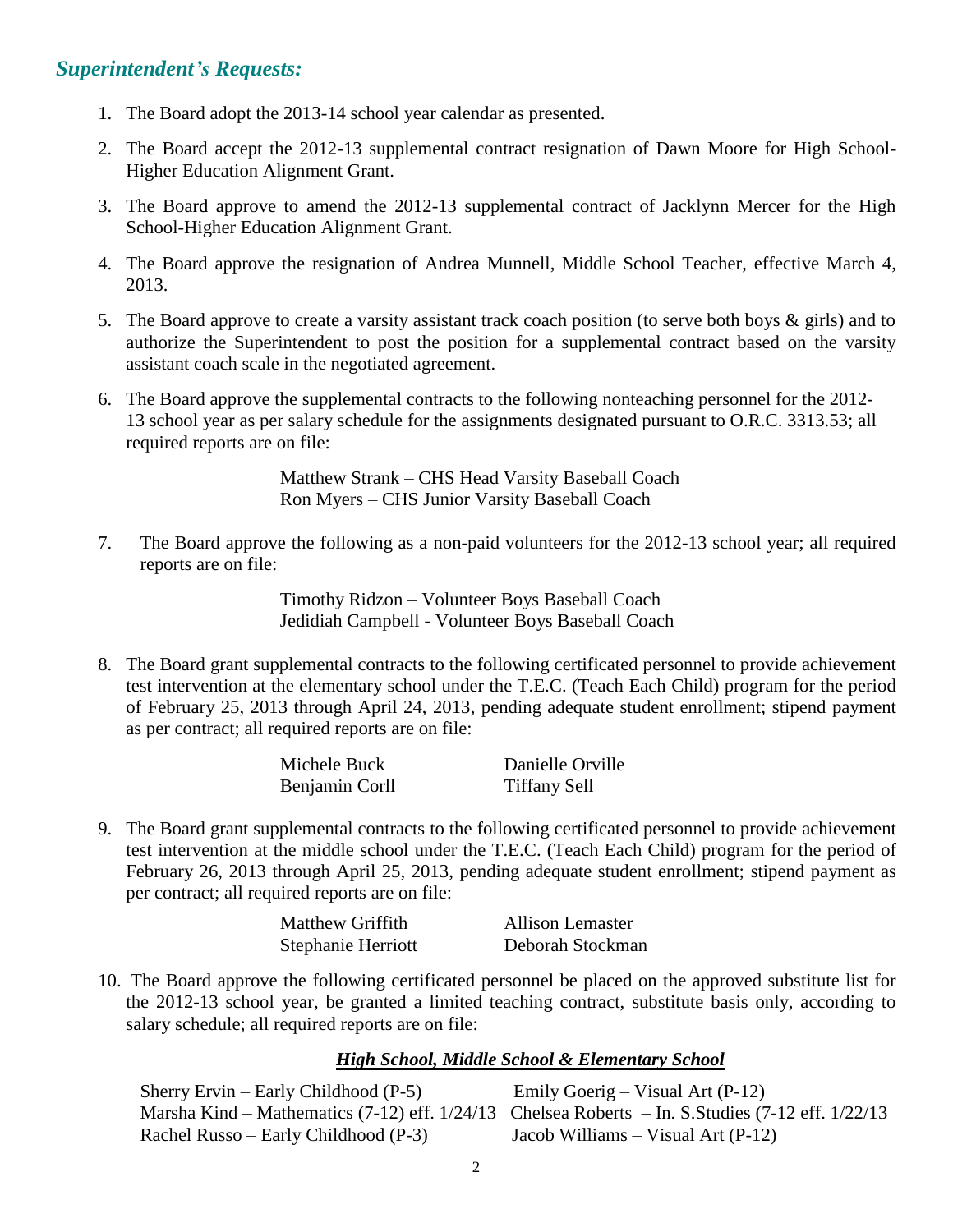11. The Board approve the following non-teaching personnel be placed on the approved substitute list for the remainder of the 2012-13 school year, substitute basis only, according to wage rate for the assignment designated; pending receipt of required reports:

*Bus Drivers* – Joseph Seaux……Harold Winnale III

*Custodians* - Mark Graffius – effective 1/25/13

*Cafeteria Cooks, Cashiers, Servers and Dishwashers* – Mandy Mustake

### **END of CONSENT AGENDA**

Recommend the Board approve the consent agenda as presented:

| Moved by | ______, second by ______ to approve consent agenda. Vote yes: |                         |  |
|----------|---------------------------------------------------------------|-------------------------|--|
| Vote no: | Absent:                                                       | Motion carried . Failed |  |

## *Treasurer's Requests/Recommendations not included in Consent Agenda:*

1. Recommend: The Board approve financial reports and investments as prepared and presented.

| Moved by | second by           | Vote ves: |                |        | $\sqrt{\circ}$ te no: |  |
|----------|---------------------|-----------|----------------|--------|-----------------------|--|
|          | Absent <sup>.</sup> |           | Motion carried | Failed |                       |  |

- 2. Recommend: The Board accept donations from:
	- a. Ohiopyle Prints  $$ 17.97$  for CHS Public School Support<br>b. Corey Bowker  $$ 2$  CHS Volleyball Safety Pads
		- 2 CHS Volleyball Safety Pads

Moved by \_\_\_\_\_, second by \_\_\_\_\_. Vote yes:  $\frac{1}{\sqrt{2}}$ , \_\_\_\_, \_\_\_\_, \_\_\_\_, \_\_\_\_. Vote no: \_\_\_, \_\_\_\_\_, \_\_\_\_\_\_, \_\_\_\_\_\_\_. Absent: \_\_\_\_\_\_, \_\_\_\_\_\_. Motion carried \_\_\_\_\_\_. Failed \_\_\_\_\_.

### *Race To The Top:* Mr. Miller

## *Board Reports:*

1. Career Center Report Mr. Simmons 2. Student Achievement Liaison Report Dr. Miller 3. Legislative Report Mr. Garwood 4. Student Board Member Report Alexis Marnejon

## *Board Committee Reports:*

| 1. Buildings & Grounds | Mr. Garwood   |
|------------------------|---------------|
| 2. Athletic Council    | Mr. Simmons   |
| 3. Personnel           | Mr. Vollnogle |
| 4. Finance Audit       | Mr. Simmons   |
| 5. Policy              | Mr. Simmons   |
| 6. Communications      | Mr. Weikart   |
| 7. Insurance           | Mr. Vollnogle |
|                        |               |